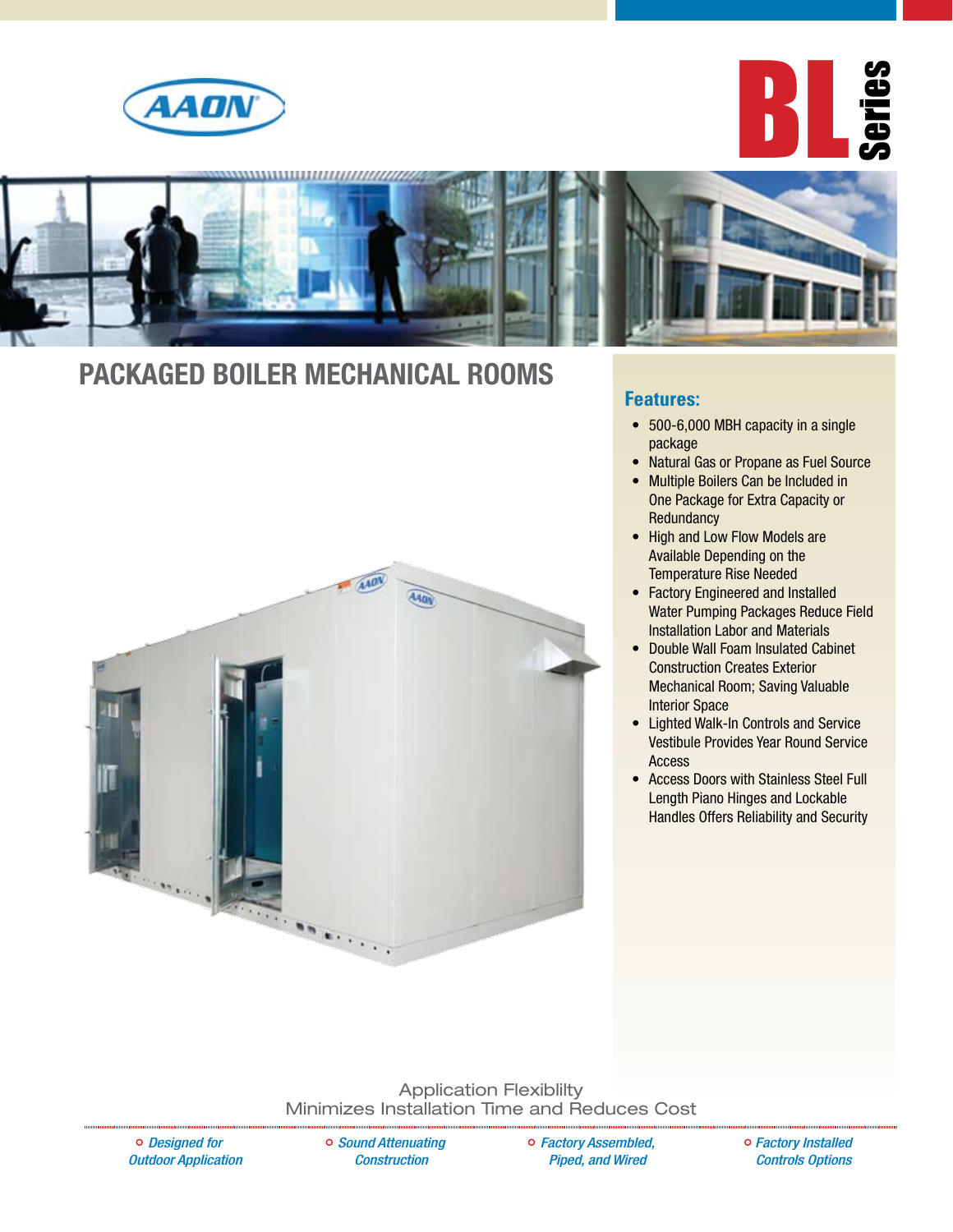

*The BL Series has been engineered to save time and money at the job site with boilers, pumps, piping, and controls all in one quick and easy to install package. Valuable interior building space can be saved by moving a building's boilers and mechanical room to either the rooftop or an unused space around the exterior of the building.*

### **Superior Features**

- Double wall, R-13 to R-19, foam insulated panel construction, with a thermal break, provides freeze protection and increases sound dampening.
- Access doors are provided to the unit controls, boilers, and pumps. Doors are constructed with stainless steel full length piano hinges, perimeter gaskets, and zinc cast lockable handles that operate from a single point outside the unit.
- Corrosion resistant polyurethane cabinet paint exceeds a 2500 hour salt spray test.
- BL Series packaged boiler mechanical rooms are completely factory assembled, piped, and wired, ready for field water piping connection and single point power connection.
- Boilers have an 88% thermal efficiency, NO<sub>x</sub> ratings of less than 9.9 ppm, and are UL/FM/CSD-1Certified
- Natural gas or propane, water or glycol, and 20°F or 40°F temperature rise boilers are available for application flexibility.
- Boiler heating modulation, from 10 to 100%, is achieved using a VFD to control combustion air and an air-fuel ratio modulating gas valve for dependable, repeatable modulation.
- Boiler combustion blower comes equipped with a replaceable combustion air filter that is 99% efficient to one micron.
- Factory installed DDC controller maintains the leaving water temperature within 3°F of setpoint over the range of operating conditions.
- Labeled electrical components and color-coded wiring match unit specific colorcoded wiring diagrams that are provided in point-to-point and ladder form and are laminated and permanently affixed inside the controls and service vestibule.

| <b>BL</b><br><b>Model</b> | Input<br><b>Capacity</b> | <b>Output</b><br><b>Capacity</b> | <b>Width</b>                                   | <b>Height</b> | Length*                                                  |
|---------------------------|--------------------------|----------------------------------|------------------------------------------------|---------------|----------------------------------------------------------|
| 050                       | 500 MBH                  | 450 MBH                          | 100 - standard<br><sub>0</sub> r<br>135 - wide | 102           | *Length<br>varies<br>depending<br>on options<br>selected |
| 075                       | 750 MBH                  | 675 MBH                          |                                                |               |                                                          |
| 100                       | 1,000 MBH                | 900 MBH                          |                                                |               |                                                          |
| 150                       | 1,500 MBH                | 1,350 MBH                        |                                                |               |                                                          |
| 200                       | 2,000 MBH                | 1,800 MBH                        |                                                |               |                                                          |
| 225                       | 2.250 MBH                | 2.025 MBH                        |                                                |               |                                                          |
| 300                       | 3,000 MBH                | 2.700 MBH                        |                                                |               |                                                          |
| 400                       | 4,000 MBH                | 3.600 MBH                        |                                                |               |                                                          |
| 450                       | 4,500 MBH                | 4.050 MBH                        |                                                |               |                                                          |
| 600                       | 6,000 MBH                | 5,400 MBH                        |                                                |               |                                                          |

**Premier Options**

- Boiler combination options are available to provide the unit with the needed amount of redundancy.
- Boiler building pump can include a redundant, or backup, single pump or use a dualArm pump for ease of service and maintenance.
- Unit DDC controller includes options for connection to BACnet, Modbus, N2, or Automated Logic protocol networks.
- IRI gas train, IRI gas train with proof of closure, and low water cutoff switch are available as additional boiler safety options.
- Factory installed thermometers and pressure gauges are available for ease of service and maintenance.
- Double pan viewing windows can be installed in all doors to allow outside of the unit viewing of operating equipment.
- Factory installed non-fused unit disconnect switch.
- Factory installed 115V convenience outlet for ease of unit servicing.
- Phase & brown out protection to protect the equipment from local power fluctuations.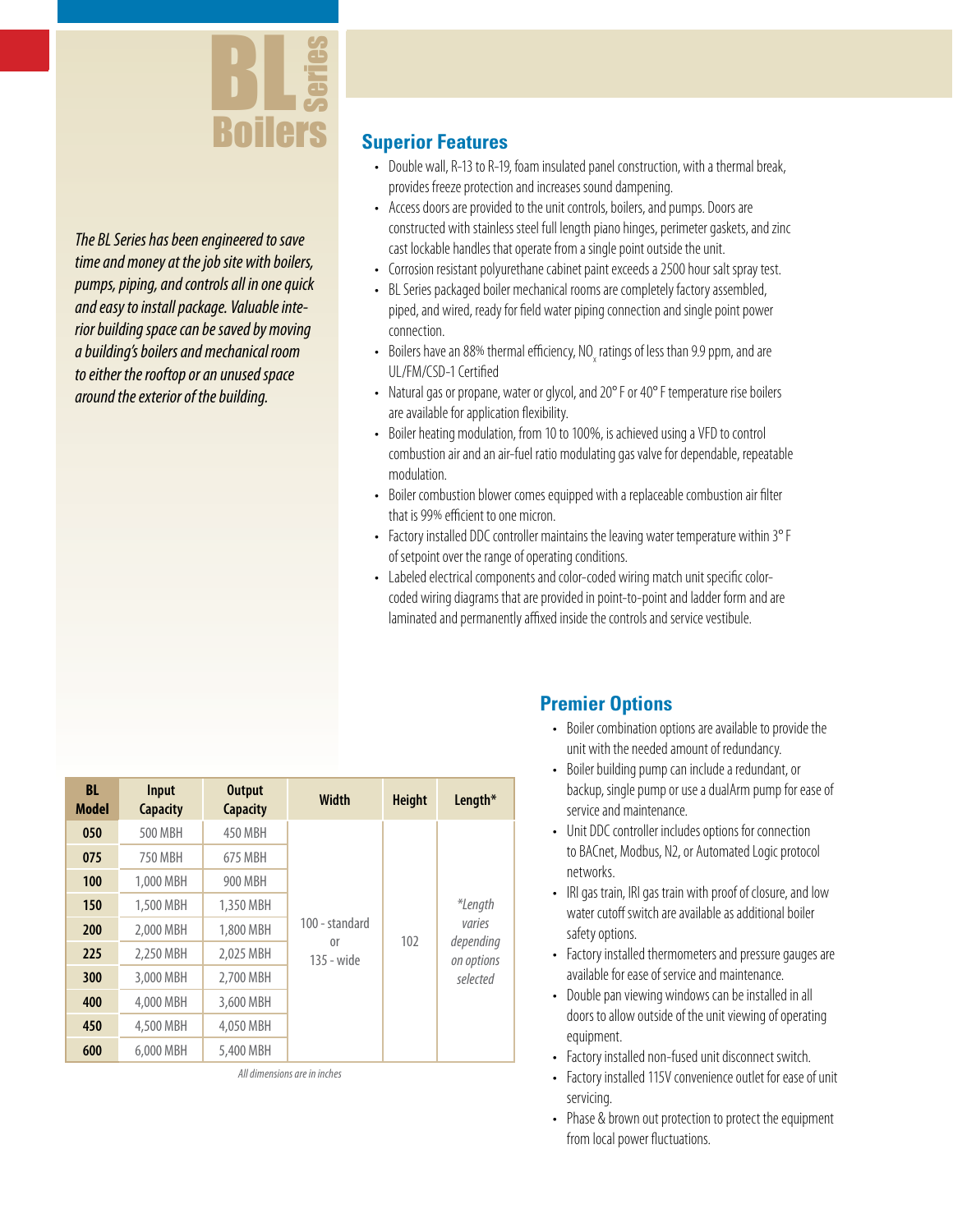## **Easy to Install, Service, and Maintain**



### **Factory Installed Boilers**

The BL Series boiler's design includes the very best of existing copper tube and copper-finned boiler technology and incorporates features and benefits not found in other boilers. Designed to operate at 88% thermal efficiency with NO<sub>x</sub> ratings less than 9.9 ppm, the boilers noiseless ceramic radiant burner runs at minimal excess air levels, creating highly efficient trouble free operation. An innovative gasketless carbon steel header provides for easy inspection, cleaning, and individual tube replacement. The combustion chamber is also completely enclosed in a stainless steel compartment and features collection/evaporation components to effectively handle cold-start condensate. Boiler heating modulation, from 10 to 100%, is achieved using a VFD to control combustion air and an air-fuel ratio modulating gas valve. The boiler's electrical spark-to-pilot ignition utilizes a UV scanner to prove pilot before main gas valves open, giving the boiler a much more reliable proof of pilot than hot surface ignition systems.



Factory Installed Boiler **Factory Installed Boiler** Factory Installed Boiler



Building Pump

### **Facts About AAON Boilers**

*Energy Efficient*……The BL Series features 88% thermal efficiency boilers with factory installed water pumping systems.

*Lower in First Cost* …… BL Series packaged boiler mechanical rooms arrive at the job site factory engineered for quick and easy installation.

*Lower in Maintenance Cost* …… The walk-in controls and service vestibule make equipment inspection and servicing easy at any time of the year.

*Requires Less Space* …… With the BL Series, the complete boiler mechanical equipment room is within the unit. No valuable building square footage is wasted.

*Flexibility* …… With many different features and options the BL Series can be tailored to meet the job requirements.

*For a complete hydronic building mechanical room the LL Series chiller is available with condensing unit, chiller, chiller pumping package, boilers, and boiler pumping package.*





Heat Exchanger Ceramic Radient Burner